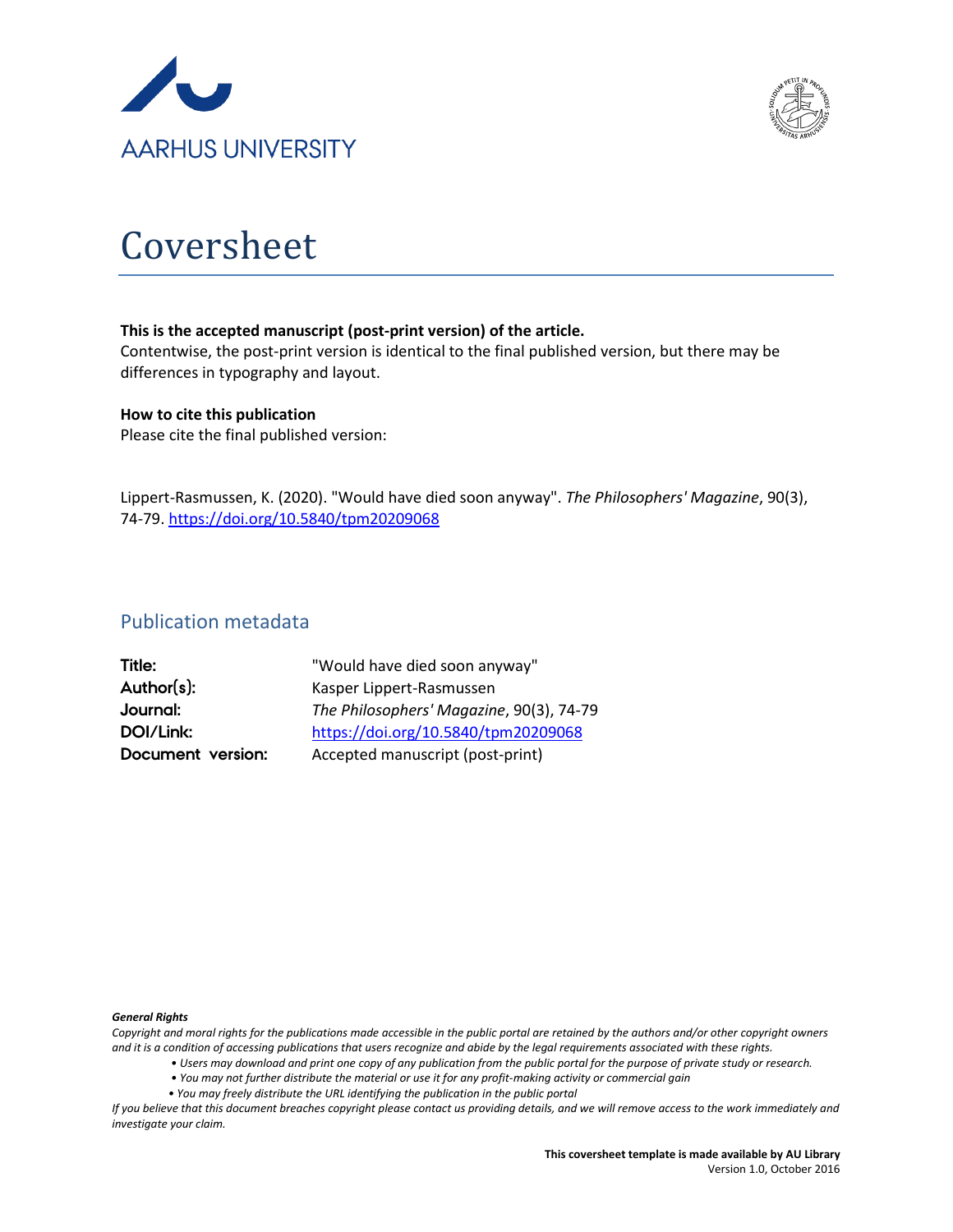## **"Would have died soon anyway": COVID-19, distributive justice and age discrimination**

*Kasper Lippert-Rasmussen is professor in political theory at University of Aarhus, Denmark, and author of Making Sense of Affirmative Action (OUP, 2020). He has published widely on ethics and political philosophy. He was associate editor at Ethics 2009-2020.*

Not everyone is equally affected by contracting COVID-19. A few people are asymptomatic. Many others will get seriously ill and some of them will die. Specifically, your age makes a huge difference to how badly affected you are likely to be. In May 2020, 85+-year-old people made up roughly half of the COVID-19 deaths in England, while there were no such deaths among 0-19-year-old people.

[\(https://www.ons.gov.uk/peoplepopulationandcommunity/birthsdeathsandmarriages/deaths/b](https://www.ons.gov.uk/peoplepopulationandcommunity/birthsdeathsandmarriages/deaths/bulletins/deathsinvolvingcovid19englandandwales/deathsoccurringinmay2020#characteristics-of-those-dying-from-covid-19) [ulletins/deathsinvolvingcovid19englandandwales/deathsoccurringinmay2020#characteristics](https://www.ons.gov.uk/peoplepopulationandcommunity/birthsdeathsandmarriages/deaths/bulletins/deathsinvolvingcovid19englandandwales/deathsoccurringinmay2020#characteristics-of-those-dying-from-covid-19)[of-those-dying-from-covid-19\)](https://www.ons.gov.uk/peoplepopulationandcommunity/birthsdeathsandmarriages/deaths/bulletins/deathsinvolvingcovid19englandandwales/deathsoccurringinmay2020#characteristics-of-those-dying-from-covid-19). Approximately 3% of the UK population is aged 85+.

Like other countries, the UK devotes a huge amount of resources to fighting COVID-19. First, the UK will spend much more resources on healthcare in 2020 than it did in 2019 and a great proportion of those resources will be spent on addressing COVID-19-related problems. Second, in order to reduce the number of interactions where COVID-19 can be transmitted, the UK government has imposed extraordinary restrictions on citizens with severe negative consequences for production and consumption as a consequence: "Recent ONS monthly figures showed the economy [plummeted](https://www.bbc.co.uk/news/business-53019360) by 20.4% in April - the largest drop in a single month since records began" [\(https://www.bbc.com/news/business-53231851\)](https://www.bbc.com/news/business-53231851). Much of this contraction will result in people enjoying things such as dining out on Fridays less in the future, which in comparison with saving a life, is not particularly morally important. But it will also result in the UK having less resources for purposes, e.g., funding the NHS in the years to come, which, ultimately, are no less important than saving lives here and now, e.g., saving lives here and later.

The scale of COVID-19 countermeasure costs and the fact that a very large proportion of COVID-19 related deaths occur to old people, whose deaths are significantly less tragic than that of younger people, who lose far more life years from dying, has led some to ask whether the UK – and other countries – spend too many resources on fighting the COVID-19 pandemic.

A controversial report published by the Danish right-wing think-tank, CEPOS, suggested that, in view of the age-profile of COVID-19 deaths, Danish lockdown measures to prevent the spread of COVID-19 cost the Danish society "on average DKK 2.6 million per qualityadjusted life year gained" [https://cepos.dk/publications/we-pay-minimum-five-times-as](https://cepos.dk/publications/we-pay-minimum-five-times-as-much-for-a-life-year-with-the-corona-measures-than-we-normally-do/)[much-for-a-life-year-with-the-corona-measures-than-we-normally-do/.](https://cepos.dk/publications/we-pay-minimum-five-times-as-much-for-a-life-year-with-the-corona-measures-than-we-normally-do/) This is roughly five times as much as what is the maximum willingness to pay for one quality-adjusted life year (QALY) gained through the introduction of new medicine in the Danish public health care system. To put things unrealistically and simplistically: if Denmark had not engaged in a COVID-19 related lockdown and instead spent the money saved in this way on providing some of the expensive forms of medicine that it did not offer patients on grounds of an unfavourable cost/QALY ratio, perhaps far more QALYs would have been gained.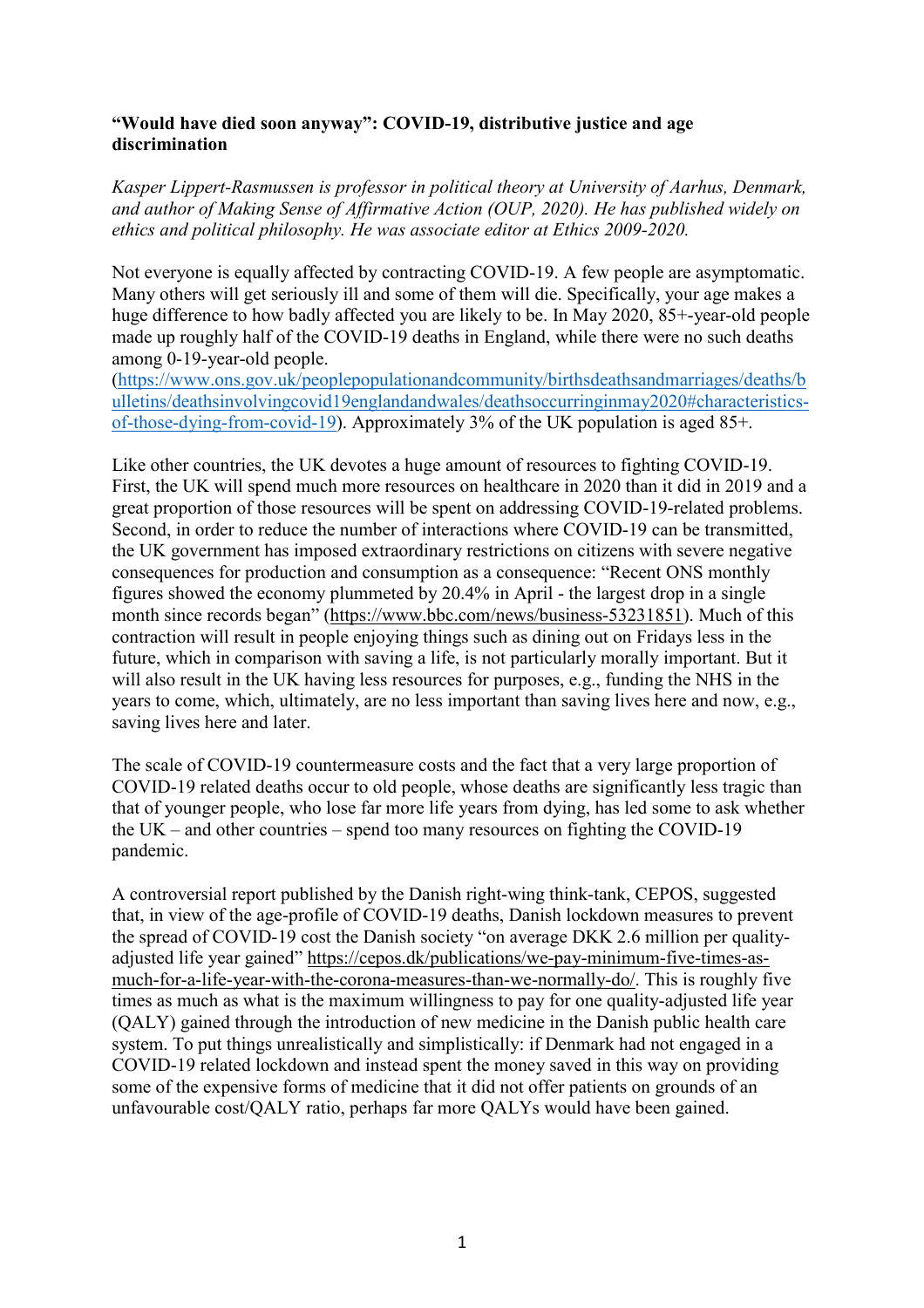Have we been spending too many resources on responding to a disease, whose victims to a very large degree have had – to use the English bioethicist John Harris' expression – their "fair inning"?

Before answering this question directly, let me correct two mistakes in background assumptions often made, when it is asked. The first mistake is to think that one can directly infer from the fact that, say, roughly 50% of all COVID-19 related deaths are of people aged 85+ that if we were to spend considerably fewer resources on fighting COVID-19 roughly 50% of the extra deaths that this would result in would be the deaths of people aged 85+. Perhaps a much higher number of younger COVID-19 patients who make it under present conditions would not make it under conditions, where many of them would not receive any hospital treatment.

The second mistake is to think that we can read off directly from statistics documenting drops in the economy or increased public health spending what net savings a country would enjoy by adopting less COVID-19 countermeasures. One reason is that much of the contraction of the economy would have happened even in the absence of any such measures, e.g., because UK exports would be negatively affected even if nothing else had changed in the UK. And because much of what else did change in the UK would have changed even in the absence of government measures, e.g., even in the absence of any prohibitions people might not have been as keen on dining out as they normally are in the midst of a corona crisis even worse than the one that we are experiencing presently. Another reason is that, to the extent that government measures have been effective in making people refrain from doing what they would have continued doing in the absence of restrictions, they might have saved us from the costs of an out-of-control, drawn-out COVID-19 pandemic, e.g., severe social unrest.

How much societies such as the UK have spent on fighting COVID-19 is an extremely complex, empirical question and philosophers rarely have expertise on such matters. Below I will simply assume that, even when we correct for the two mistakes just mentioned, COVID-19 has meant that societies now spend considerably more resources on saving the lives of old people than it did previously ultimately at the expense of the health of younger persons. So back to my main question.

One common argument for an affirmative answer to this question encourages us to assume that societies have spent exactly the amount of resources that they should spend on fighting COVID-19 and then see what else follows. If these implications are implausible, then that detracts from the credence of this idea. If they are not, then that supports this idea.

One such comparison that has often come up in public debates is a comparison with normal seasonal flus. In a tweet early March 2020, Donald Trump wrote: "So last year 37,000 Americans died from the common Flu. It averages between 27,000 and 70,000 per year. Nothing is shut down, life & the economy go on. At this moment there are 546 confirmed cases of CoronaVirus, with 22 deaths. Think about that!" [\(https://www.reuters.com/article/us](https://www.reuters.com/article/us-health-coronavirus-mixed-messages/like-the-flu-trumps-coronavirus-messaging-confuses-public-pandemic-researchers-say-idUSKBN2102GY)[health-coronavirus-mixed-messages/like-the-flu-trumps-coronavirus-messaging-confuses](https://www.reuters.com/article/us-health-coronavirus-mixed-messages/like-the-flu-trumps-coronavirus-messaging-confuses-public-pandemic-researchers-say-idUSKBN2102GY)[public-pandemic-researchers-say-idUSKBN2102GY\)](https://www.reuters.com/article/us-health-coronavirus-mixed-messages/like-the-flu-trumps-coronavirus-messaging-confuses-public-pandemic-researchers-say-idUSKBN2102GY). The great majority of these ordinary flu-related deaths are deaths of elderly persons. Thus, if the draconian measures adopted in the fight against COVID-19 are justified, then so are equally or even more draconian measures against relevantly similar seasonal flus. Since, obviously, it is unjustified to lockdown societies for weeks etc. for this purpose, it isn't – or so the argument goes – justified to spend the amount of resources that we have spent on fighting COVID-19.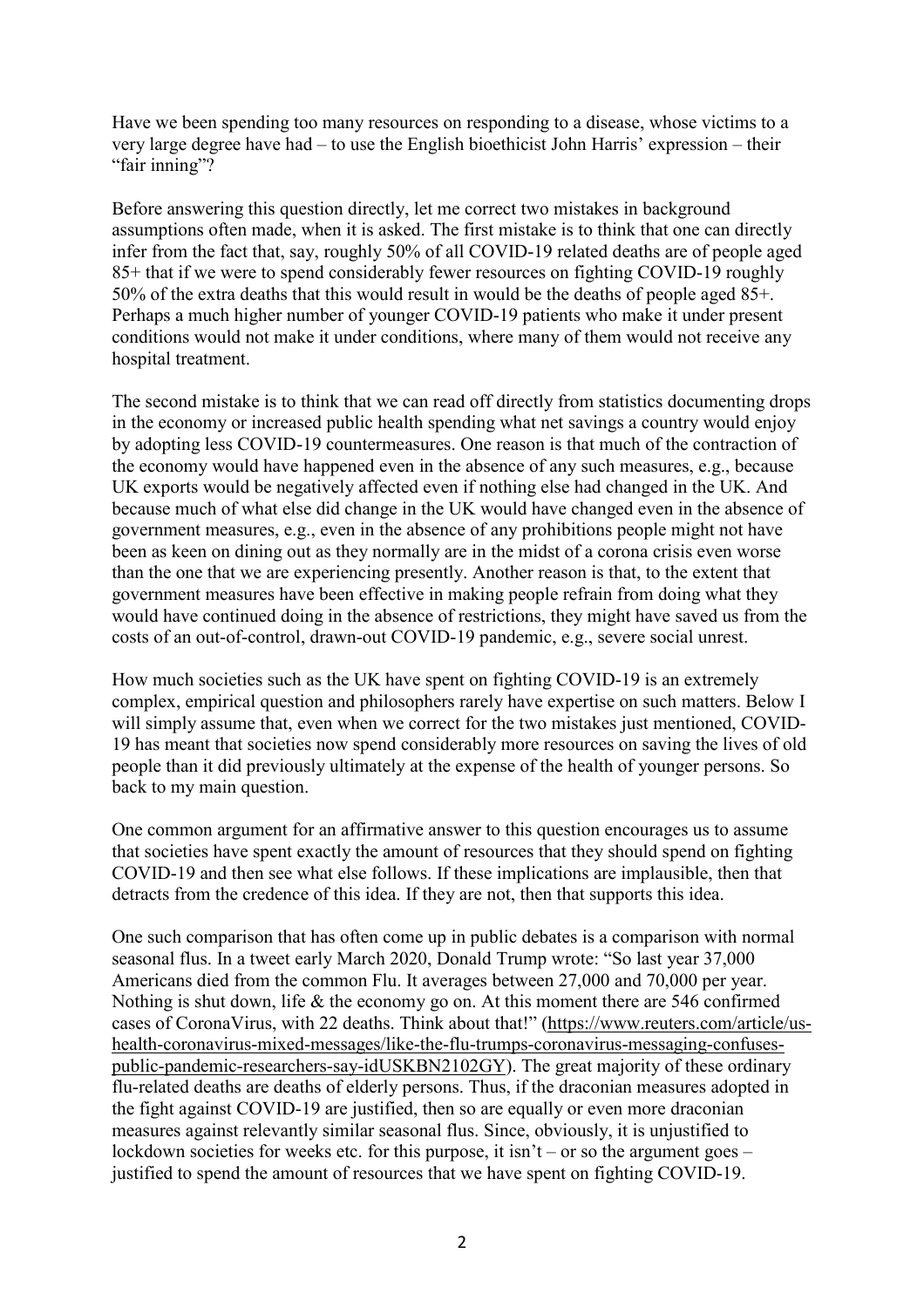Unfortunately, arguments (under the guise of invitations to think) offered in tweets are often bad ones and this one – even if we ignore that at this moment roughly 129 000 Americans, not only 22, have died from COVID-19 – is no exception. What, if anything, justifies the efforts expended in the fight against COVID-19 is first and foremost the number of lives saved as a result of these efforts. That number cannot be read off from the number of deaths in the very early, or for that matter the later, stages of an epidemic. Also, nothing rules out that the number of COVID-19 fatalities at the later stage in the pandemic would have been much higher in the absence of draconian countermeasures and, as in fact they are now despite draconian countermeasures, significantly higher than the number of deaths resulting from the ordinary seasonal flu.

We should indeed think about the figures Trump mentions and, even more so, about the much scarier updated ones. But we should do so – when we do so with an eye to how to act – because of what these figures, if anything, tell us about what would happen if we acted differently.

It is not terribly surprising that the Trump argument provides no good answer to our question. Rather than looking at tweeted arguments, perhaps we should look at the moral theories of philosophers. One such theory is utilitarianism, i.e., the view that we should maximize the sum of welfare. This view seems pretty clearly to imply that, presently, we are sacrificing too many resources on fighting COVID-19. Saving old people is likely to result in much less extra welfare than the same resources spent on saving the lives of younger people who, statistically speaking, can expect to enjoy many more life years. Another reason is that the huge amount of money spent on fighting COVID-19 in rich parts of the world could bring much greater welfare benefits if used to help people in poor parts of the world, say, by providing access to clean drinking water. Admittedly, it is very unlikely that rich countries would spend more resources on the global poor, if they were to adopt a closer to business-asusual approach to the COVID-19 epidemic. But this is neither here nor there in relation to what they should do from a utilitarian point of view.

Of course, utilitarianism is a highly controversial theory with a lot of counterintuitive implications. One objection concerns its insensitivity to how a given sum of welfare is distributed. From a utilitarian point of view, it does not matter morally whether a sum of welfare is highly unequally distributed or perfectly equally distributed. This has led some, who are otherwise sympathetic to utilitarianism, to embrace prioritarianism.

According to prioritarianism, we should maximize the weighted sum of welfare. What this means is that the same welfare benefit has greater moral weight if it falls on a worse off person than on a well-off person. For that reason, prioritarianism is immune to the distribution-insensitivity objection. In fact, that is why, applied to the COVID-19 pandemic, prioritarianism is even more reluctant than utilitarianism is to recommend spending resources on saving the lives of elderly people. Not only will they benefit less generally speaking. They are much better off than young people in that they have enjoyed a "fair inning".

At this point, contractualists might say that due to the aggregative nature of both utilitarianism and prioritarianism, it is unsurprising that they recommend using fewer resources on fighting a deadly disease, which primarily disadvantages old people. According to contractualists, one should approach distributive questions quite differently. Rather than maximizing an unweighted or a weighted aggregation of welfare, we should compare the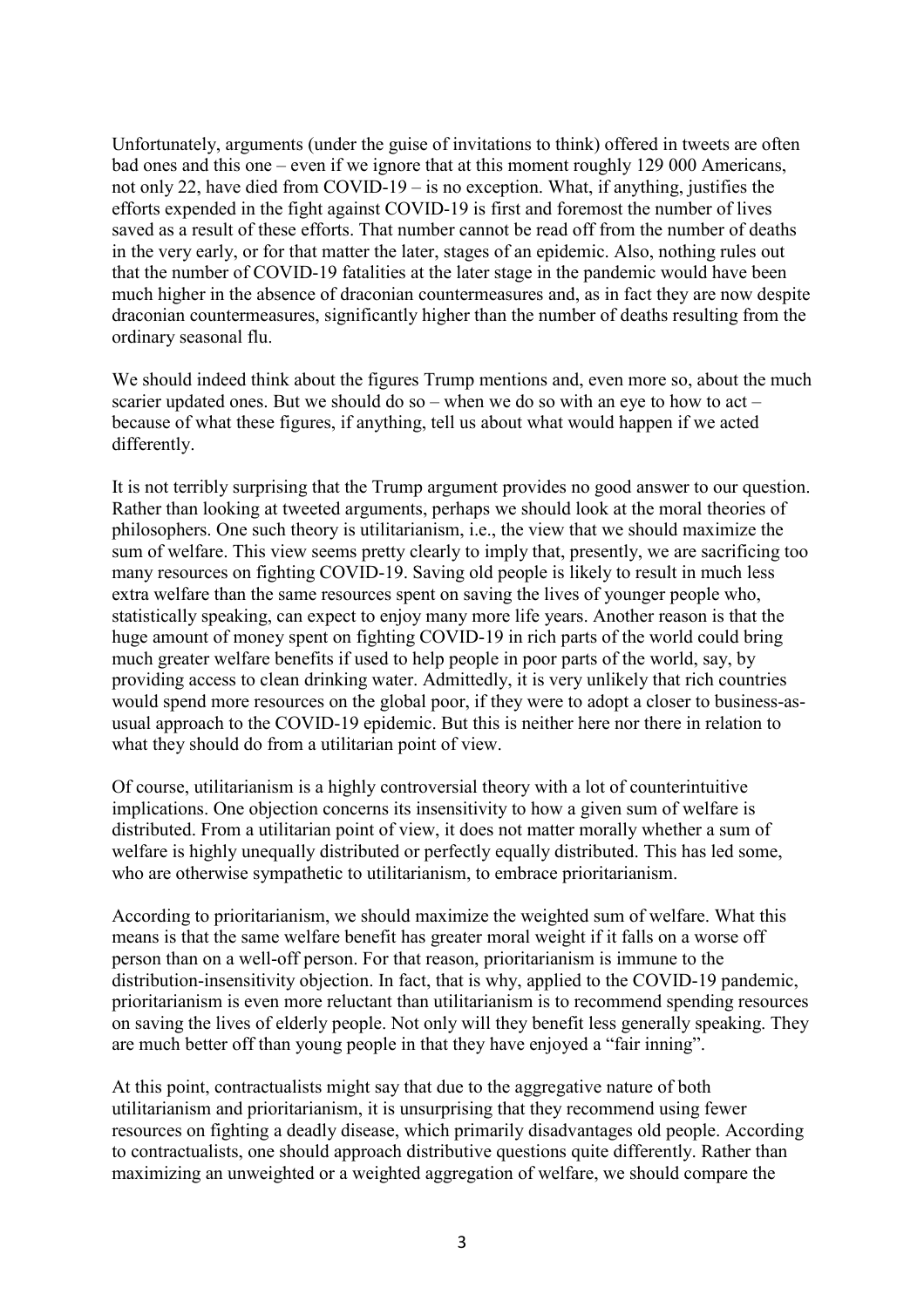complaints each individual has against a certain policy and then minimize the greatest complaint any individual has. On this view, an 85+ year-old person who loses, say, five extra life years from not being treated for COVID-19 has a more serious complaint than, say, a young person, whose life income will be somewhat reduced, as a result of government measures to fight COVID-19. Since contractualists engage in pairwise comparison of individual complaints even if a lot of people have a complaint of the latter sort, their complaints will not add up such that they morally outweigh the greater complaint of the 85+ old.

However, things are more complicated. For some of the costs imposed on others as a result of the massive amount of resources devoted to fighting COVID-19 result in losses for other people that give rise to complaints that seem no less serious than that of an 85+ year-old, who loses out on five extra life years. I have already given the example from Denmark of patients, including young people, who have been denied life-saving medicine on grounds of high cost. Also, losing one's life sounds like the basis of perhaps the most serious complaint one can possibly have. But this is too simplistic in view of the fact that, say, losing six months of extra life might not be the basis of a serious complaint compared to, say, living fifty years with an untreated depression. Hence, this impressionistic survey of three of the main philosophical theories of distributive justice supports an affirmative answer to our main question.

A final reason in defence of our expensive counter-COVID-19 measures, which I will consider, is a moral constraint against discrimination, including age discrimination against old people. It seems extremely cynical to refrain from saving people with life threatening diseases on the ground that they are likely to die soon anyway. This in itself does not amount to discrimination, since the relevant cynicism might be universal such that old people are not treated worse than others. But the point is precisely that this cynicism is not universal. Thus, an affirmative answer to our question reflects blunt age discrimination against old people.

On reflection, however, it is unclear that answering our question affirmatively amounts to an objectionable form of age discrimination. First, age discrimination against old people is very different from most other forms of discrimination in that it does not increase inequality of opportunity between individuals. Indeed, from an ex ante perspective, where we do not yet know what will happen to us, it may improve everyone's prospects.

Second, often discrimination is thought to be disrespectful in that it implies not relating to the discriminatees as equals. However, age discrimination of the sort implied by an affirmative answer to our question seems not to. One reason is that it is not as if it implies that benefits in the form of extra life years to old people count for less than similar benefits to young people. Indeed, they count for exactly the same, morally speaking. It is just the case that typically the same amount of money spent of fighting COVID-19 will result in far fewer benefits for old people than the same amount of money spent on, say, treating younger patients for other diseases. Another reason is that in extreme cases – say a case where we have to choose between treating an 85+ year-old patient with COVID-19 and another life-threatening disease from which he will die within a month or treat a 20 year-old with COVID-19 who, if treated and thus saved, will live for another 65 years – it seems very implausible to say that recommending giving priority to the young person amounts to not relating to the old person as an equal.